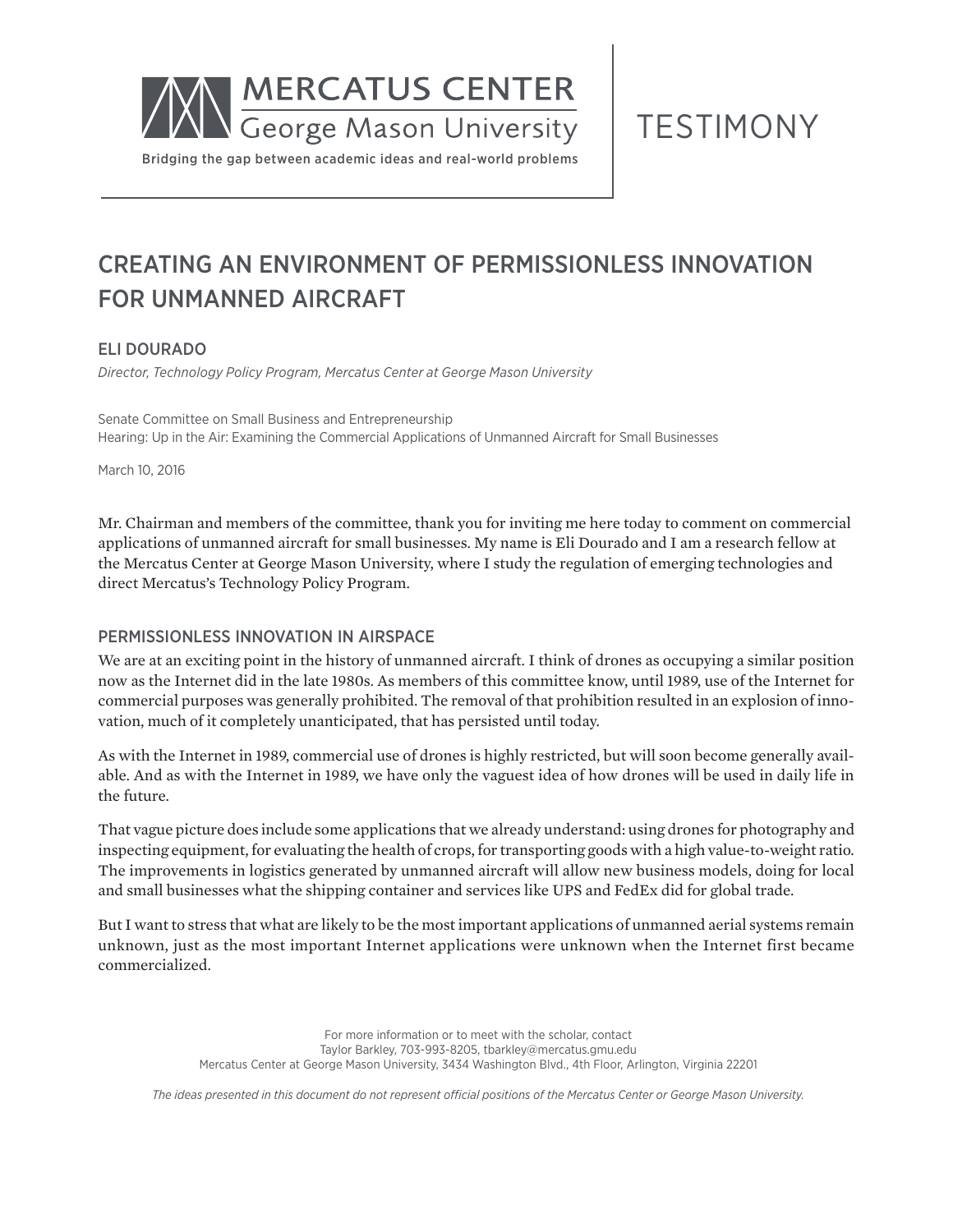We must, to the maximum extent possible, treat airspace with a very light regulatory touch. A regime of "permissionless innovation," in which there is a default position of "innovation allowed," will allow us to reap the greatest gains from unmanned systems.1 I urge every member of this committee to set aside the fearmongering that accompanies every new technology and embrace the possibilities for innovation and economic growth that commercial drones provide.

#### COMMERCIAL DRONES ARE NOT DANGEROUS

To be sure, permissionless innovation is a much more controversial proposition for the physical world of commercial drones than for abstract information on the Internet. What if a drone collides with a passenger jet and takes down everybody on board?

Fortunately, the best evidence shows that commercial drones do not pose a serious risk to the airspace. To evaluate the danger that drones might pose to traditional aviation, my Mercatus colleague Sam Hammond and I examined 25 years' worth of wildlife strike data from the FAA.<sup>2</sup> This dataset provides an excellent lens through which to view the possible danger that drones create for other aircraft.

US national airspace is home to an estimated 10 billion birds, and the FAA has recorded over 160,000 wildlife strikes since 1990. Of those 160,000, only 12 strikes have resulted in human fatalities. And of those 12, only one incident involved a commercial flight—and that involved not a bird, but a pair of white-tailed deer loitering on a runway.

We estimate that a drone is likely to collide with other aircraft about once every 374,000 years of continuous operation. And using statistical analysis on the risk that birds of different weight pose to humans onboard aircraft, we estimate that a 2kg (4.4 pound) drone will cause an injury to a human passenger every 187 million years of operation. This is well within the realm of acceptable risk.

#### PROPOSED DRONE REGULATIONS REMAIN UNDULY RESTRICTIVE

Given that drones pose little risk to the airspace, the FAA's proposed drone regulations do not adequately protect the need for experimentation and innovation.<sup>3</sup>

For example, in its proposed regulations, the FAA does not allow drones to carry external loads. This means that operators may be prohibited from delivering items that do not fit within the drone's fuselage.

The FAA does not allow operators to exercise their see-and-avoid responsibilities through technological means, such as onboard cameras. This limits drone operations to the operator's line of sight, which will needlessly cripple drones' ability to operate over longer distances.

The FAA will not allow drones to operate outside the hours of sunrise and sunset. There are numerous possible drone applications that might benefit from nighttime operation. For example, consider the use of thermal imaging in a search-and-rescue operation. This would be more useful at night, when the ambient temperature is most different from human body temperature.

3. Eli Dourado, Ryan Hagemann, and Adam Thierer, "Operation and Certification of Small Unmanned Aircraft Systems" (Public Interest Comment, Mercatus Center at George Mason University, Arlington, VA, April 24, 2015). (This public interest comment is attached below.) Separately from the proposed commercial drone regulations, the FAA has instituted an unprecedented and illegal registration requirement for model aircraft operators. In addition to subverting the clear intent of Congress, I fear that the agency will discourage potential new drone operators from getting hands-on experience with this exciting technology. Eli Dourado and Samuel Hammond, "Registration and Marking Requirements for Small Unmanned Aircraft" (Public Interest Comment, Mercatus Center at George Mason University, Arlington, VA, January 15, 2016).

<sup>1.</sup> Adam Thierer, *Permissionless Innovation* (Arlington, VA: Mercatus Center at George Mason University, 2014).

<sup>2.</sup> Eli Dourado and Samuel Hammond, "Do Consumer Drones Endanger the National Airspace? Evidence from Wildlife Strike Data" (Mercatus on Policy, Mercatus Center at George Mason University, Arlington, VA, March 2016).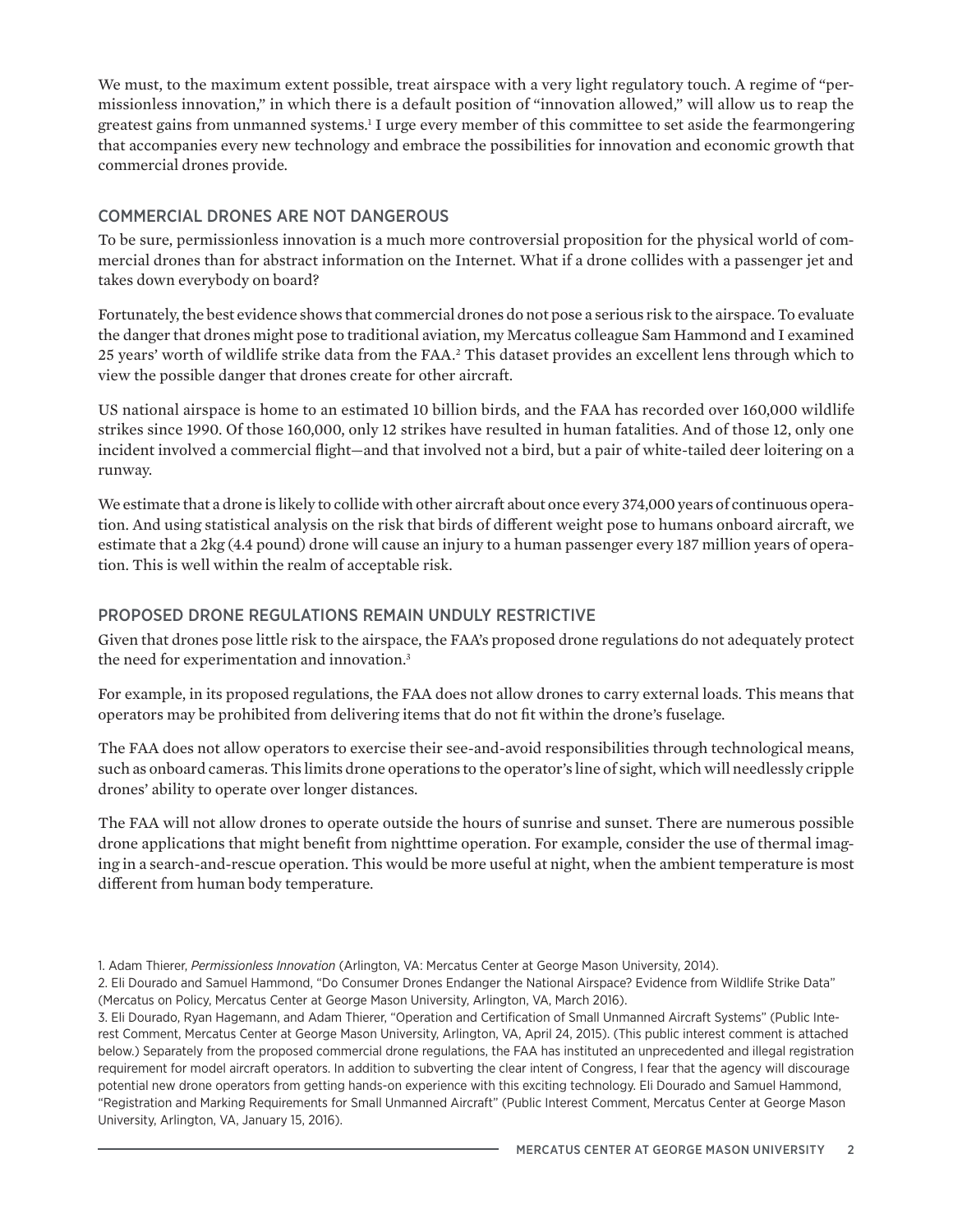The FAA has said that no one will be allowed to transport property for compensation via drone without filing for an air carrier operating certificate. This may be prohibitively expensive for companies that wish to create small, local delivery services using drones.

The FAA has proposed a "one drone per operator" rule, essentially rejecting the idea that onboard computers might be used to pilot drones in general, with a human operator ready to intervene if any one of, say, a dozen drones encounters an unexpected situation. This rule drastically raises the cost for small businesses of operating multiple drones.

Finally, the FAA has so far prohibited drone operation over populated areas. Some of the most promising applications of drones, such as local delivery services that improve the logistical capabilities of small businesses, may only make sense in populated areas. This prohibition will simply rule out those business opportunities.

#### **CONCLUSION**

As this committee considers how best to prepare for a future in which drones create new opportunities for small business, I urge you to insist upon a light-touch regulatory environment for commercial drones. Thank you for your interest in this issue and for the opportunity to testify.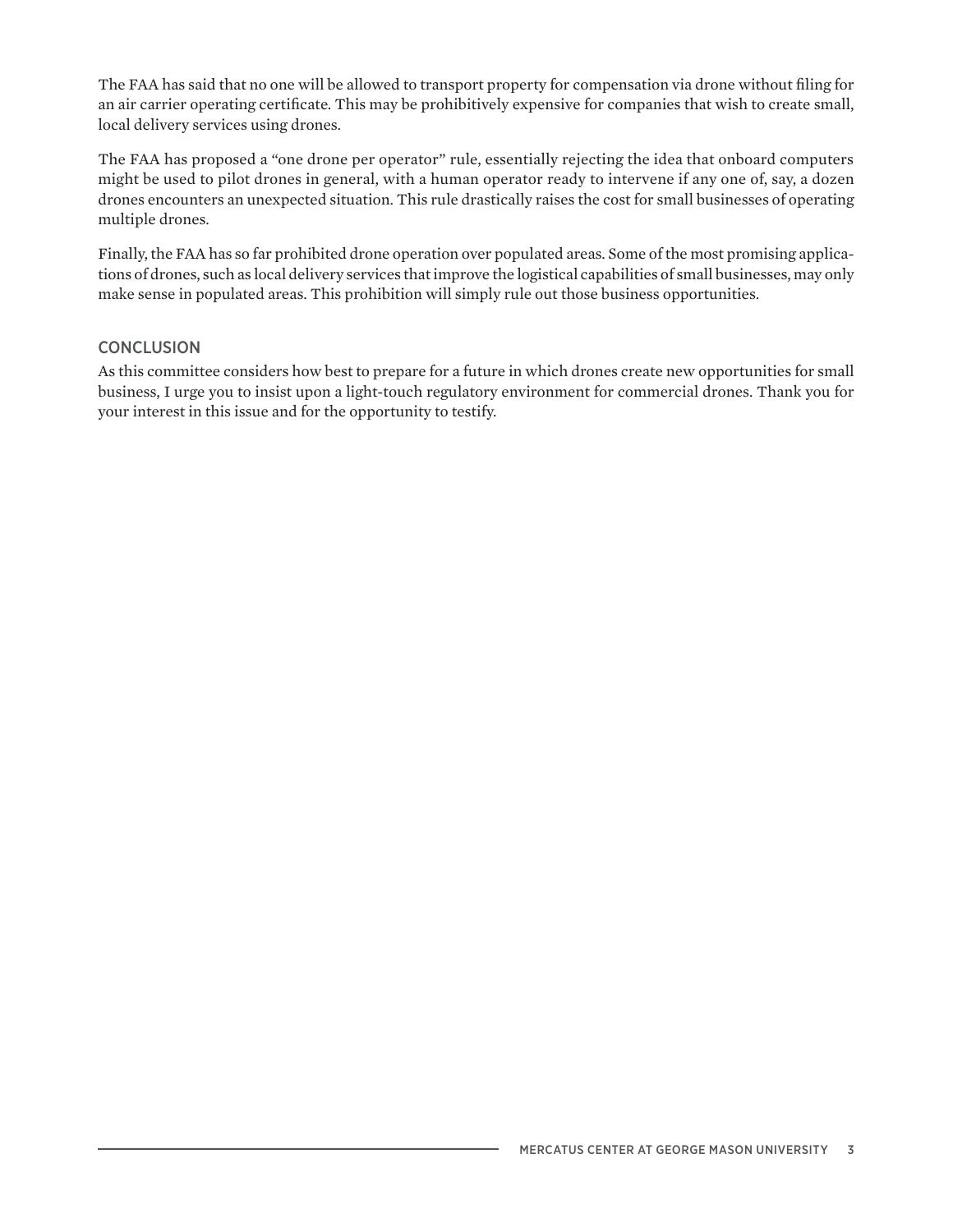

PUBLIC INTEREST COMMENT

Bridging the gap between academic ideas and real-world problems

# OPERATION AND CERTIFICATION OF SMALL UNMANNED AIRCRAFT SYSTEMS

#### Eli Dourado, Ryan Hagemann, and Adam Thierer

Agency: Federal Aviation Administration Proposed: February 23, 2015 Comment period closes: April 24, 2015 Submitted: April 24, 2015 RIN: 2120–AJ60; Docket No.: FAA-2015-0150; Notice No. 15-01

As part of the FAA Modernization and Reform Act of 2012 (FMRA), Congress ordered the Federal Aviation Administration (FAA) to integrate unmanned aircraft systems (UASs)—sometimes referred to as drones—into the National Airspace System (NAS) by September 2015.

The Technology Policy Program (TPP) of the Mercatus Center at George Mason University is dedicated to advancing knowledge of the impact of regulation on society. It conducts careful and independent analyses employing contemporary economic scholarship to assess rulemaking proposals from the perspective of the public interest. As such, this comment on the FAA's proposed UAS rule does not represent the views of any particular affected party or special interest group but is designed to assist the administration as it carries out Congress's mandate to safely integrate UASs into the National Airspace System.

#### SUMMARY

In this notice of proposed rulemaking (NPRM), the FAA proposes to adopt rules to integrate some small UASs into the national airspace. While this action is welcome, we believe it is unduly cautious in some respects. As far as possible, we advocate an environment of "permissionless innovation" to reap the greatest benefit from our airspace. The FAA's rules do

> For more information, contact: Taylor Barkley, Assistant Director of Outreach for Technology Policy 703-993-8205, tbarkley@mercatus.gmu.edu Mercatus Center at George Mason University 3434 Washington Boulevard, 4th Floor, Arlington, VA 22201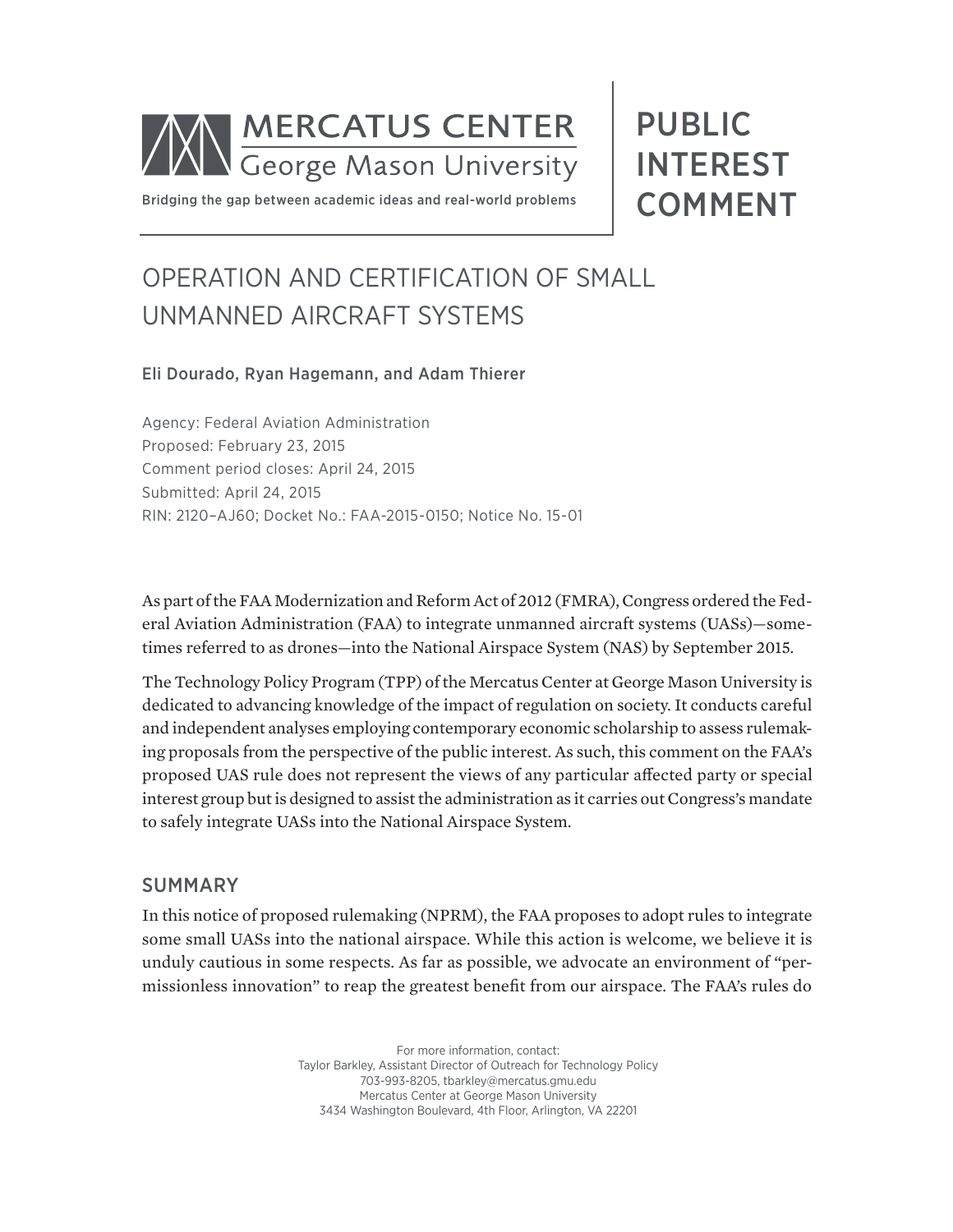not foster this environment. In addition, we believe the FAA has fallen short of its obligations under Executive Order 12866 to provide thorough benefit-cost analysis. We point out some shortcomings in the FAA's regulatory evaluation. Finally, we conclude with assorted comments on the FAA's proposed rules, including areas in which we support the FAA's approach.

## PERMISSIONLESS INNOVATION AS A GENERAL APPROACH

We are currently living in an age of wondrous innovation. Among the most promising developments is commercial UAS technologies, which have captured the public interest for their potentially life-altering prospects. The entire economy stands to benefit in some capacity from this rapidly developing field of technology.

The FAA's proposed rules for UAS integration and commercialization place significant restrictions on some of the most beneficial aspects of this new and exciting technology. If the United States is to be a world leader in unmanned technologies, the FAA must adopt a flexible regulatory approach to this field. An overly precautionary approach will discourage the many benefits associated with this rapidly evolving class of aerial technologies.

As Mercatus scholars noted in an April 2013 filing to the FAA, "Like the Internet, airspace is a platform for commercial and social innovation."1 Indeed, some of America's most innovative Internet companies, including Google,<sup>2</sup> Amazon,<sup>3</sup> and Facebook<sup>4</sup> are already experimenting with UASs. But it is impossible to know now what additional creative applications await. Only time and the freedom to experiment with new and better ways of using these technologies will provide an answer to that question. Unfortunately, these companies have so far been exporting their development of these technologies abroad because of the uncertainty of the regulatory environment here in the United States.<sup>5</sup>

That is why humility and flexibility must be the touchstones of the FAA's approach to these issues. A recent book by Adam Thierer highlighted the benefits of adopting a policy disposition

<sup>1.</sup> Jerry Brito, Eli Dourado, and Adam Thierer, "Comments of the Mercatus Center to Federal Aviation Administration in the matter of Unmanned Aircraft System Test Site Program," Public Interest Comment, Mercatus Center at George Mason University, Docket No: FAA-2013-0061, April 23, 2013, http://mercatus.org/publication/federal-aviation-administration-unmanned-aircraft-system-test-site-program; Eli Dourado, "The Next Internet-Like Platform for Innovation? Airspace. (Think Drones)," *Wired*, April 23, 2013, http://www.wired.com/opinion/2013/04/then-internet-now-airspacedont-stifle-innovation-on-the-next-great-platform.

<sup>2.</sup> Alistair Barr and Greg Bensinger, "Google Is Testing Delivery Drone System," *Wall Street Journal*, August 29, 2014, http://online.wsj.com/articles/google-reveals-delivery-drone-project-1409274480; Thomas Claburn, "Google Has Plans For Titan Drones," *Information Week*, April 15, 2014, http://www.informationweek.com/mobile/mobile-devices/googlehas-plans-for-titan-drones/d/d-id/1204456.

<sup>3.</sup> Harrison Weber, "Amazon Seeks Approval to Test Drone Deliveries in 30 Minutes or Less," *Venture Beat*, July 11, 2014, http://venturebeat.com/2014/07/11/amazon-seeks-approval-to-test-prime-air-drone-deliveries-in-30-minutesor-less.

<sup>4.</sup> Issie Lapowsky, "Facebook Lays Out Its Roadmap for Creating Internet-Connected Drones," *Wired*, September 23, 2014, http://www.wired.com/2014/09/facebook-drones-2/.

<sup>5.</sup> Adam Thierer, "Global Innovation Arbitrage: Commercial Drones and Sharing Economy Edition, *Technology Liberation Front*, December 9, 2014, http://techliberation.com/2014/12/09/global-innovation-arbitrage-commercial-dronessharing-economy-edition.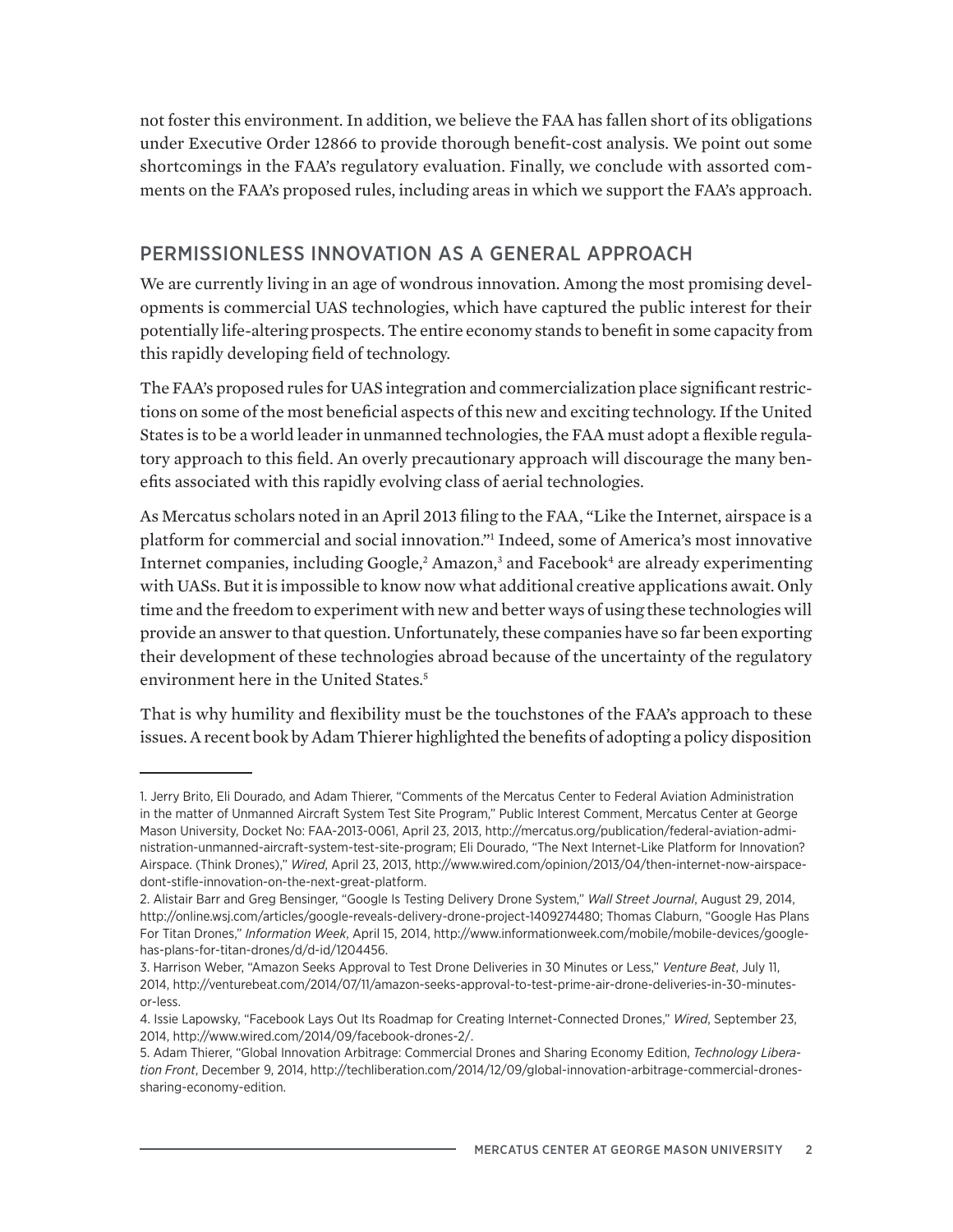of "permissionless innovation" in this and other areas.<sup>6</sup> This phrase refers to the notion that experimentation with new technologies and business models should generally be permitted by default.<sup>7</sup>

Permissionless innovation has been the primary driver of entrepreneurialism and economic growth in many sectors of the economy, most notably the Internet and the digital economy.<sup>8</sup> As an open and lightly regulated platform, the Internet allows entrepreneurs to experiment with new business models and offer new services without seeking the blessing of regulators beforehand.

Generally speaking, this same model can and should guide policy decisions in other sectors, including the nation's airspace.<sup>9</sup> While safety-related considerations can merit some precautionary policies, it is important that those regulations leave ample space for unpredictable innovation opportunities. In light of this imperative, our comments focus on whether several of the restrictions in the proposed rule pass benefit-cost analysis, particularly when the unpredictable nature of innovation is taken into account.

## INADEQUATE COST-BENEFIT ANALYSIS

Executive Order 12866 §1(a) states:

Federal agencies should promulgate only such regulations as are required by law, are necessary to interpret the law, or are made necessary by compelling public need, such as material failures of private markets to protect or improve the health and safety of the public, the environment, or the well-being of the American people. In deciding whether and how to regulate, *agencies should assess all costs and benefits of available regulatory alternatives*, including the alternative of not regulating. Costs and benefits shall be understood to include both quantifiable measures (to the fullest extent that these can be usefully estimated) and *qualitative measures of costs and benefits that are difficult to quantify*, but nevertheless essential to consider. Further, in choosing among alternative regulatory approaches, agencies should *select those approaches that maximize net benefits* (including potential

<sup>6.</sup> Adam Thierer, *Permissionless Innovation: The Continuing Case for Comprehensive Technological Freedom* (Arlington, VA: Mercatus Center at George Mason University, 2014).

<sup>7.</sup> Adam Thierer, "Why Permissionless Innovation Matters," *Medium*, April 24, 2014, https://medium.com/challengingthe-status-quo/257e3d605b63.

<sup>8.</sup> Vinton Cerf, "Keep the Internet Open," *New York Times*, May 24, 2012, http://www.nytimes.com/2012/05/25/opinion/keep-the-internet-open.html.

<sup>9.</sup> L. Gordon Crovitz, "Drones Cleared for Takeoff," *Wall Street Journal*, http://online.wsj.com/news/articles/SB10001 424052702304914904579441052310129582, March 16, 2014, ("Washington's refusal to allow drones to take off is a reminder that most industries in the U.S. remain hostage to slow-moving, risk-averse regulators. The freedom to innovate without asking permission should become the rule for all U.S. industries, not the rare exception."); Eli Dourado, "'Permissionless Innovation' Offline as Well as On," Umlaut, February 6, 2013, http://theumlaut.com/2013/02/06/ permissionless-innovation-offline-as-well-as-on. ("Advocates of the Internet are right to extol the permissionless innovation model—but they are wrong to believe that it need be unique to the Internet. We can legalize innovation in the physical world, too. All it takes is a recognition that real-world innovators should not have to ask permission either.")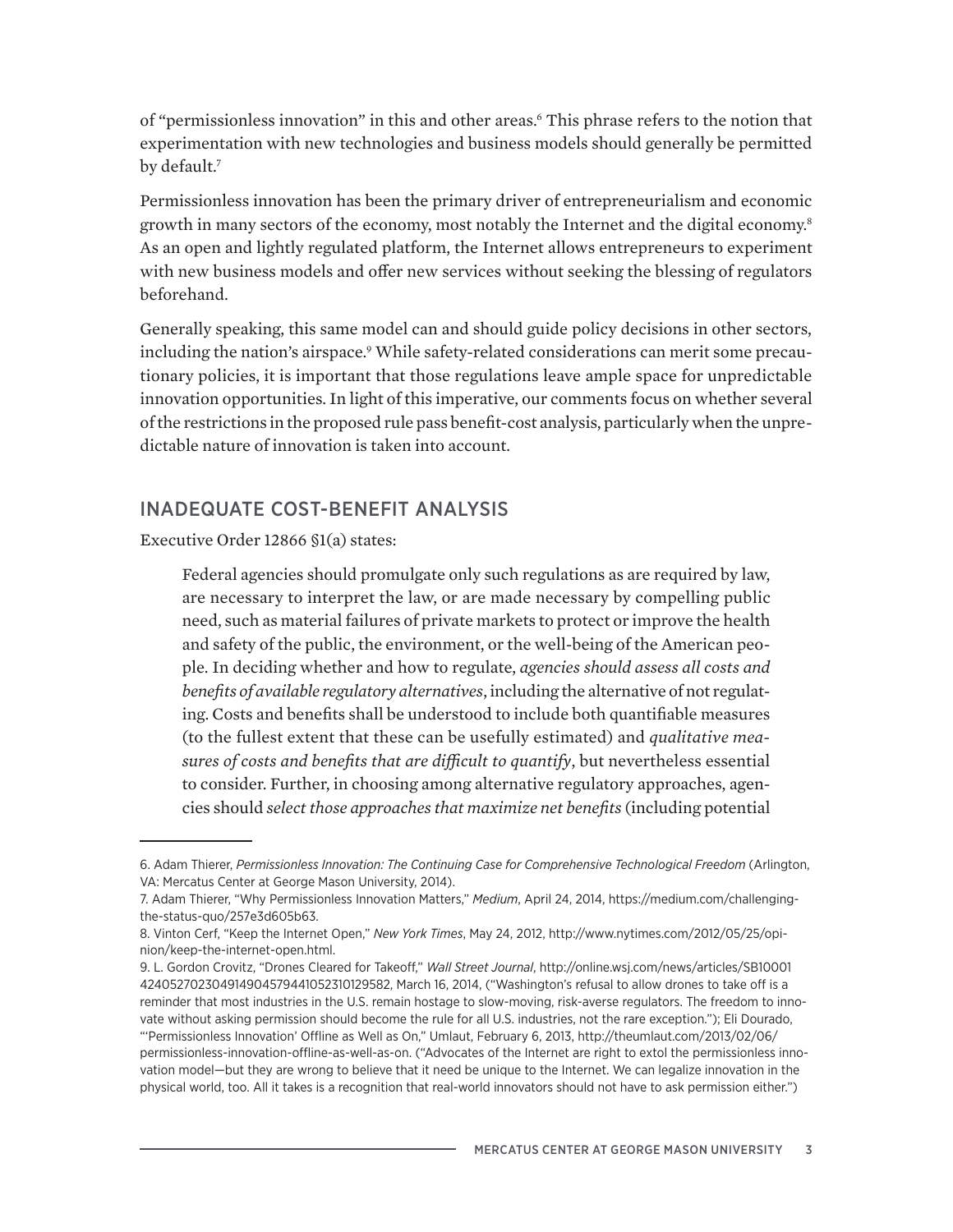economic, environmental, public health and safety, and other advantages; distributive impacts; and equity), unless a statute requires another regulatory approach. [emphasis added]

While the FAA's NPRM is accompanied by a regulatory evaluation that includes benefit-cost analysis, the analysis does not meet the standard required by Executive Order 12866. In particular, it fails to consider *all* costs and benefits of available regulatory alternatives.

### ALTERNATIVES THE FAA CONSIDERED

• In Alternative 1, the FAA considered and rejected the possibility of allowing small unmanned aircraft to conduct **external-load operations**. The FAA states that the flight characteristics of aircraft carrying external loads pose additional risks and "may require" airworthiness certification. However, the FAA supplies no discussion of the benefits of allowing small unmanned aircraft to conduct external-load operations (without airworthiness certification).

We believe that UASs carrying external loads would displace those loads from being transported by automobiles and trucks, and could therefore transform a multi-billion-dollar industry. While the FAA is concerned about the risks of parcels being jettisoned by UASs, additional automobile traffic on our roads has safety costs as well. Consequently, it is a benefit to society that UASs carrying external loads would reduce the rate of automobile accidents.

Nationwide there are 1.11 motor vehicle fatalities per 100 million vehicle miles traveled.10 To date, there have not been any reports of fatalities due to jettisoned parcels from UASs. Accordingly, parcel-for-parcel, it may be safer to transport goods via UAS external-load operations than to do so in the current manner on delivery trucks.

On our reading of Executive Order 12866, the FAA is required to explicitly make this comparison ("assess all costs and benefits"). Furthermore, as UASs are already being used in other jurisdictions, such as Germany, to transport goods, the FAA should take advantage of the experience in those jurisdictions to inform its analysis.11 It seems unlikely that other governments are putting their populations in unbearable danger from jettisoning parcels.

• In Alternative 4, the FAA considered and rejected permitting a UAS operator "to exercise his or her **see-and-avoid responsibilities through technological means**, such as onboard cameras." The FAA determined that the technology required to substitute for human vision does not yet exist. Proposed Rule 107.31

<sup>10.</sup> http://www.iihs.org/iihs/topics/t/general-statistics/fatalityfacts/state-by-state-overview.

<sup>11.</sup> Alex Hern, "DHL Launches First Commercial Drone 'Parcelcopter' Delivery Service," *The Guardian*, September 25, 2014, http://www.theguardian.com/technology/2014/sep/25/german-dhl-launches-first-commercial-drone-deliveryservice.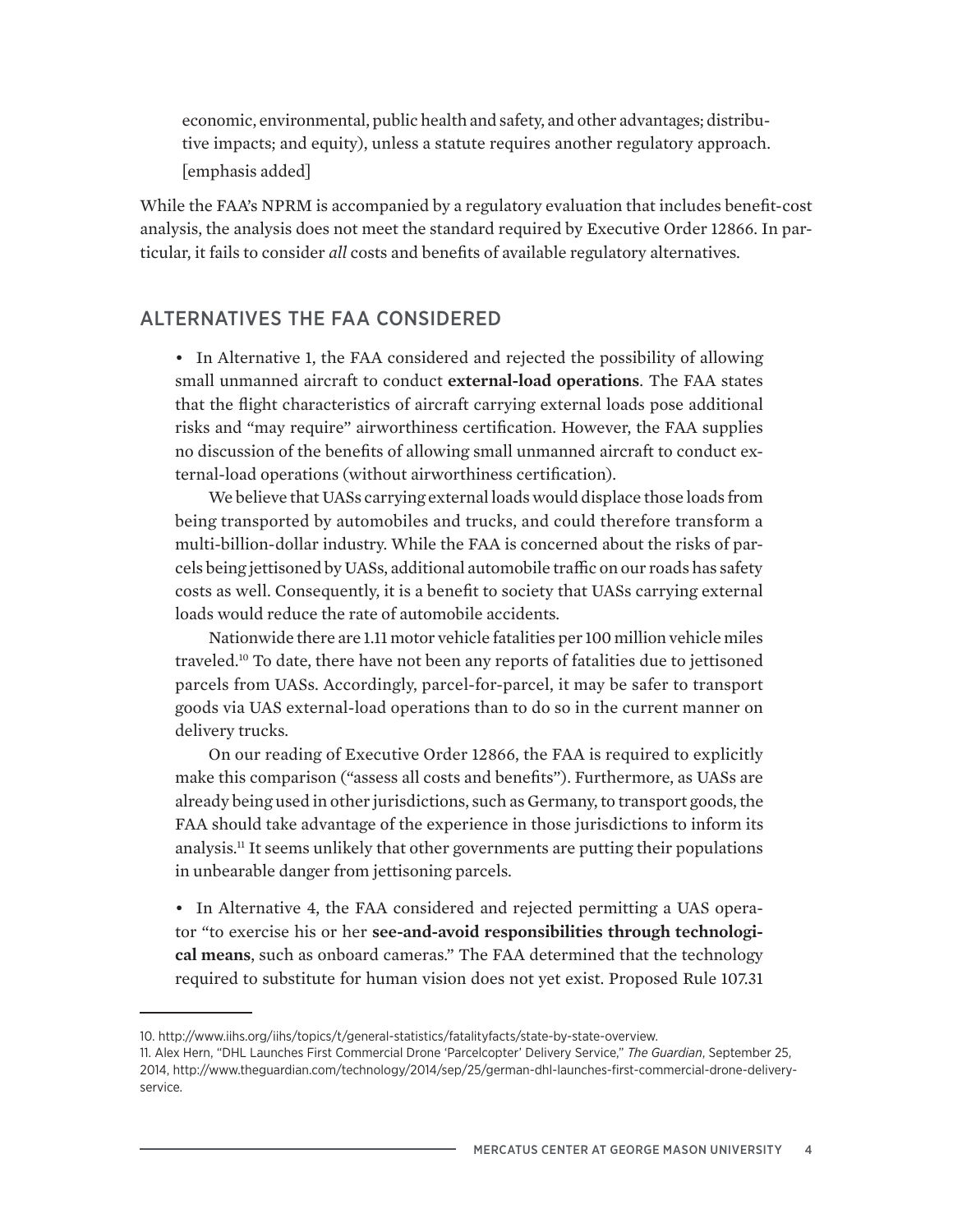would therefore require an operator or observer "to see the unmanned aircraft throughout the entire flight."

*Washington Post* reports that during the present rule-making period, "[i]t's likely that . . . companies will make significant advances in sense-and-avoid technologies, which could make flying outside of a pilot's line-of-sight safe."12 Intel demonstrated technology at CES 2015 that enabled their unmanned aircraft to avoid obstacles and other unmanned aircraft.13 Other companies are working on artificial intelligence that will provide the drones with the ability to "process visual data in real-time to avoid a tree, bird or building in their path."14 By the time this rulemaking is complete, it is likely that technology will be available to commercial UAS operators to safely integrate their aircraft into the airspace without a visual line-of-sight (VLOS) requirement.

If the rules require UASs to operate within VLOS constraints, some of the greatest benefits of this technology will never materialize. For example, it will be impracticable to use UASs for delivery via line of sight. If the operator must move along with the payload, then the operator might as well carry the payload himself and dispense with the UAS. The FAA has not considered the benefits of allowing UASs to operate beyond line-of-sight, only the risks. Consequently, we believe that here, too, the FAA is operating outside of the requirements of Executive Order 12866.

• In Alternative 5, the FAA considered and rejected allowing small UASs to operate outside the **hours of official sunrise and sunset**, and Proposed Rule 107.29 would forbid operating "a small unmanned aircraft system except between the hours of official sunrise and sunset." Daylight-only operational constraints do not take account of the ability for advanced sensor suites to compensate, even in dark conditions, for diminished line-of-sight. Regulations dictating the need for fluorescent markers or blinking lights—much the same as one would find on moored balloons and kites operating at night under FAA regulations (14 CFR 101.17)—would likely suffice to ensure adequate safety during night operations.

Again, the FAA did not explicitly consider the benefits of allowing nighttime operation of UASs. Thermal imaging could make UASs more useful for search-andrescue operations during the night, when the ambient temperature is most different from human body temperature. There may be other cases, such as agricultural use, where nighttime operation is preferable. We believe the FAA is required by law to consider these benefits.

<sup>12.</sup> Matt McFarland, "Why Drone Enthusiasts Can Be Optimistic about the FAA's Proposed Rule on Line of Sight," *Washington Post*, February 17, 2015, http://www.washingtonpost.com/blogs/innovations/wp/2015/02/17/why-droneenthusiasts-can-be-optimistic-about-the-faas-proposed-rule-on-line-of-sight. 13. Ibid.

<sup>14.</sup> Ibid.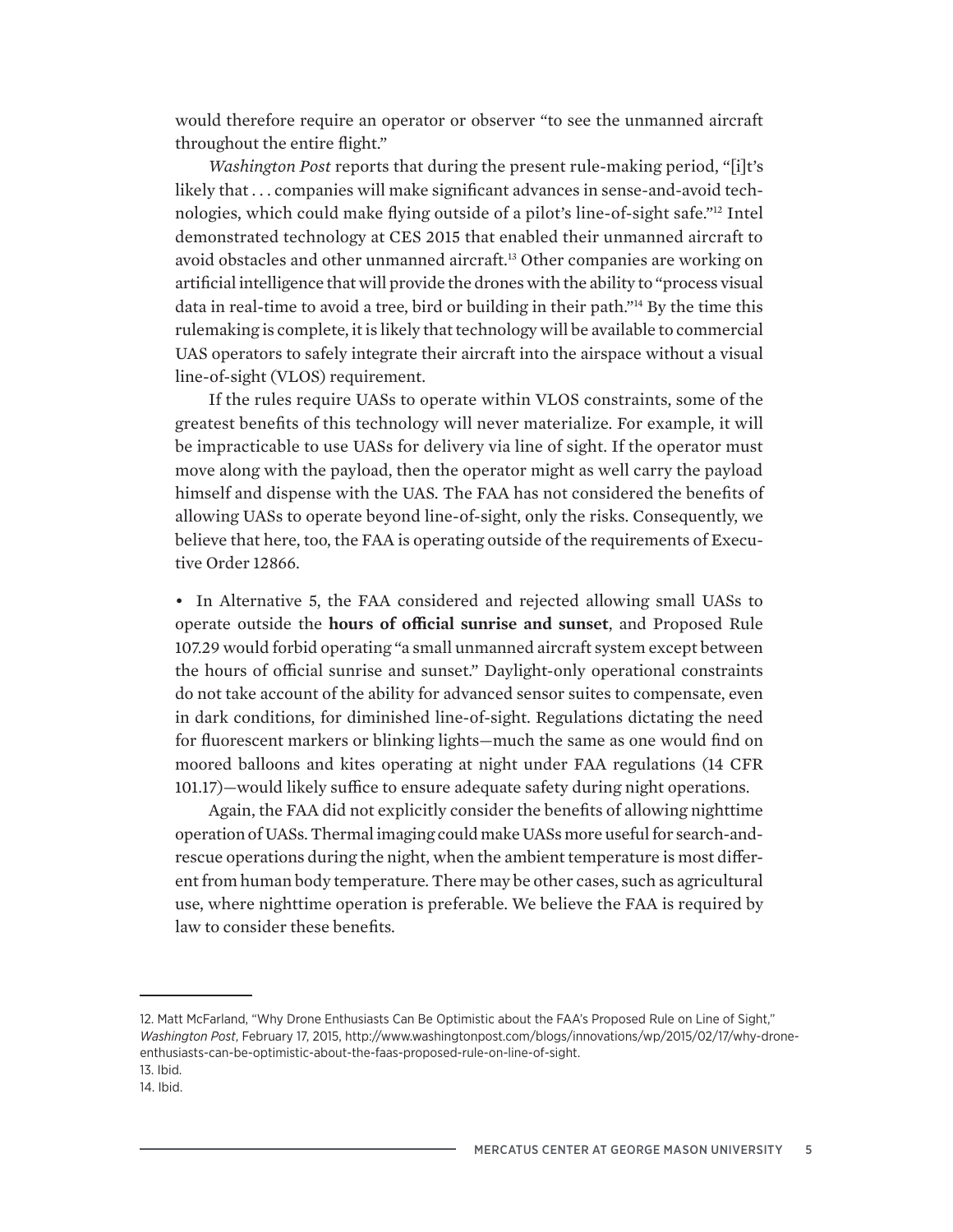#### ALTERNATIVES THE FAA DID NOT CONSIDER

• The FAA asserts that UASs are "aircraft" under 49 U.S.C. 40102(a)(6)'s definition of "any contrivance invented, used, or designed to navigate or fly in the air." As 49 U.S.C. 44101(a) provides that "a person may operate an aircraft only when the aircraft is registered," the FAA asserts that **registration of UASs** is required by statute.

We question whether this is really necessary under the law. For example, despite the fact that ultralight vehicles are contraptions used to fly in the air, 14 CFR 103.7(c) holds: "Notwithstanding any other section pertaining to registration and marking of aircraft, ultralight vehicles are not required to be registered or to bear markings of any type." If the FAA may authorize an exemption from this requirement for ultralight vehicles, then it might also consider whether similar treatment is possible for UASs. We note that the FAA's reading of the statute in this NPRM appears to also ban unmarked and unregistered paper airplanes.

If the FAA determines that it has more flexibility with regard to registration than it initially stated, then it must consider all the benefits and costs of requiring registration of UASs. We note especially the costs in terms of discriminating against foreign operators and investment in the US UAS marketplace. The requirement to register aircraft in the United States has the effect of limiting "the scope of this rulemaking to U.S.-registered aircraft" (NPRM at 43-44). To the extent the United States hopes to become a hub for UAS research and investment—as it has been for the Internet and other modern technologies—these restrictions must be relaxed. Elimination of the registration requirement, therefore, would increase foreign participation in the domestic UAS market, a clear economic benefit.

• The FAA asserts that federal statute prohibits the transportation of property by air for compensation without an **air carrier operating certificate**, citing 49 U.S.C.  $44711(a)(4)$ . The FAA notes that related sections of the law, such as 49 U.S.C. 44711(a)(1), which requires an airworthiness certificate, and 49 U.S.C. 44711(a)(2)(A), which requires an airman certificate, "do not take into account the considerations associated with civil small UAS" (NPRM at 24), occasioning the FAA Modernization and Reform Act and this rulemaking. In footnote 8, the FAA baldly asserts that the requirements of 49 U.S.C.  $44711(a)(4)$  are nevertheless outside of the scope of this rulemaking.

We question this interpretation. If 49 U.S.C. 44711(a)(1) and 49 U.S.C.  $44711(a)(2)(A)$  are open for modernization and reform through this rulemaking as authorized by the FMRA, then so ought to be the adjacent 49 U.S.C. 44711(a) (4). Therefore, the FAA should consider the benefits and costs of continuing its practice of applying the air carrier designation to UASs that transport property for compensation.

We do not believe there are significant benefits to this practice. The costs are substantial: the continued delay of the integration of UAS delivery services into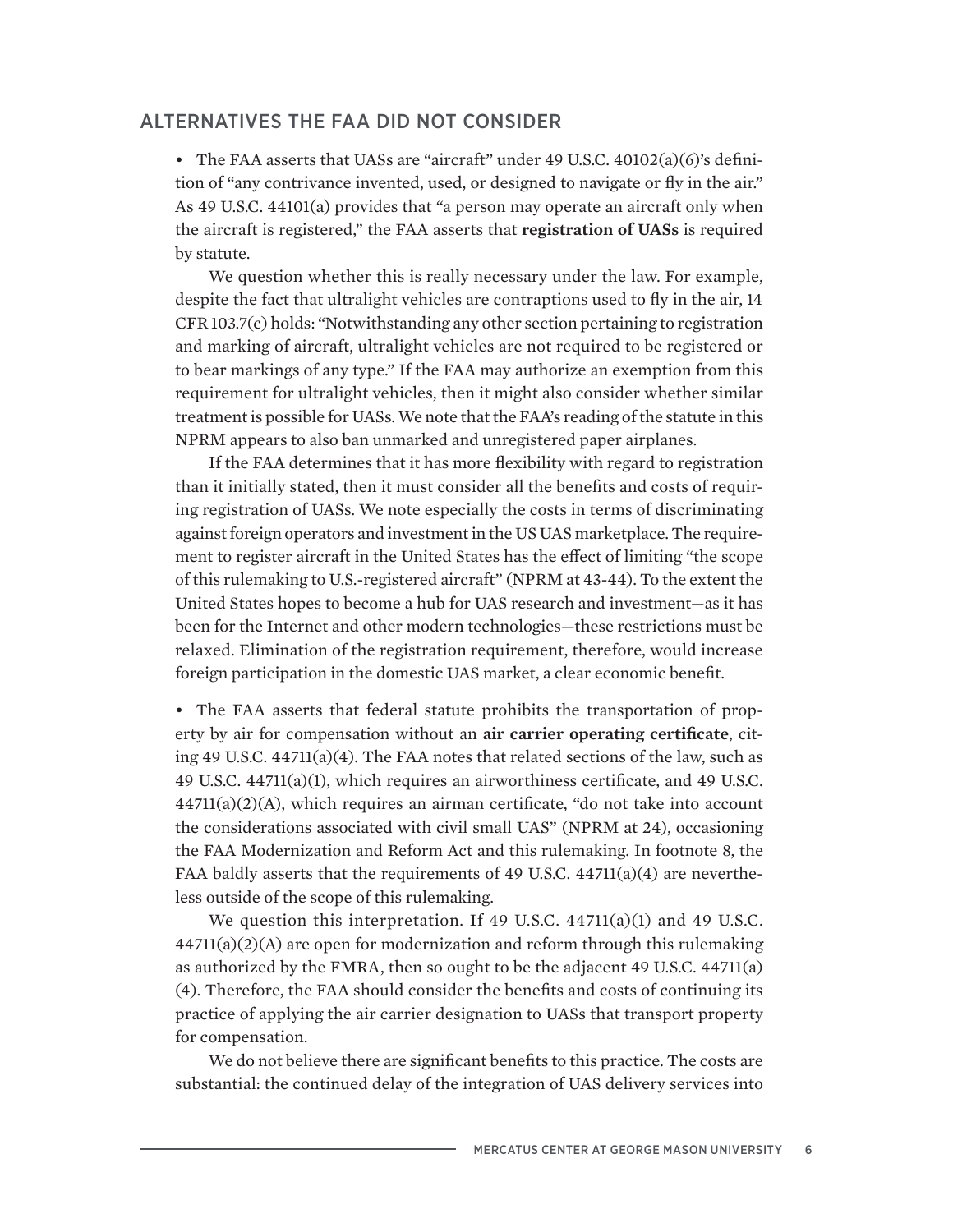the airspace. As noted above, these services operate safely and profitably in other jurisdictions, such as Germany. Therefore, we urge the FAA to modernize this practice by not requiring air carrier certification for UAS-based services for commercial transportation.

• Proposed § 107.35 requires that "A person may not act as an operator or visual observer in the operation of **more than one unmanned aircraft system at the same time**." The FAA does not consider the benefits of allowing fully or partially autonomous UASs to operate on the basis of a single operator for multiple aircraft. Such a rule would drastically lower the cost of operating a large fleet of unmanned aircraft. Existing and developing technologies can more than compensate for the diminished concentration that operators might apply to each individual aircraft.

• Proposed § 107.39 prohibits the **operation of small unmanned aircraft over people not involved in the operation**. The FAA does not consider the benefits of allowing UAS operations over persons not involved in the operation. We anticipate that many creative and valuable uses of UASs will develop in urban areas, where greater density enables higher benefits from drone-based transportation of goods.

Moreover, the FAA overstates the risks of operation in populated areas. Upon loss of positive control, unmanned aircraft can be programmed to safely return to a base, or to simply hover in place. The risk to bystanders can therefore be mitigated without a ban on operation over uninvolved persons. The FAA should therefore consider an alternative where operations over nonparticipants is allowed.

The FAA has also failed to conduct another important requirement of federally mandated cost-benefit analysis. Pursuant to OMB's *Circular A-4*, issued in September 2003 to operationalize Executive Order 12866,15 "[a] clear identification of a range of regulatory approaches" is required "including the option of not regulating."16 Agencies must also consider other alternatives to federal regulation, such as "State or local regulation, voluntary action on the part of the private sector, antitrust enforcement, consumer-initiated litigation in the product liability system, and administrative compensation systems."17

The FAA has ignored such alternatives. For example, the agency should consider whether tort liability is sufficient to ensure that operations over nonparticipants are conducted with efficient levels of safety. UAS operators could simply be held liable in court for damages that they cause through accidents, much as automobile drivers can be held liable for their damages. Traditionally, the common law has dealt with products liability and accident compensation in an evolutionary

<sup>15.</sup> See Office of Management and Budget, Circular A-4 (2003), available at http://www.whitehouse.gov/sites/default/ files/omb/assets/omb/circulars/a004/a-4.pdf.

<sup>16.</sup> Ibid.

<sup>17.</sup> Ibid.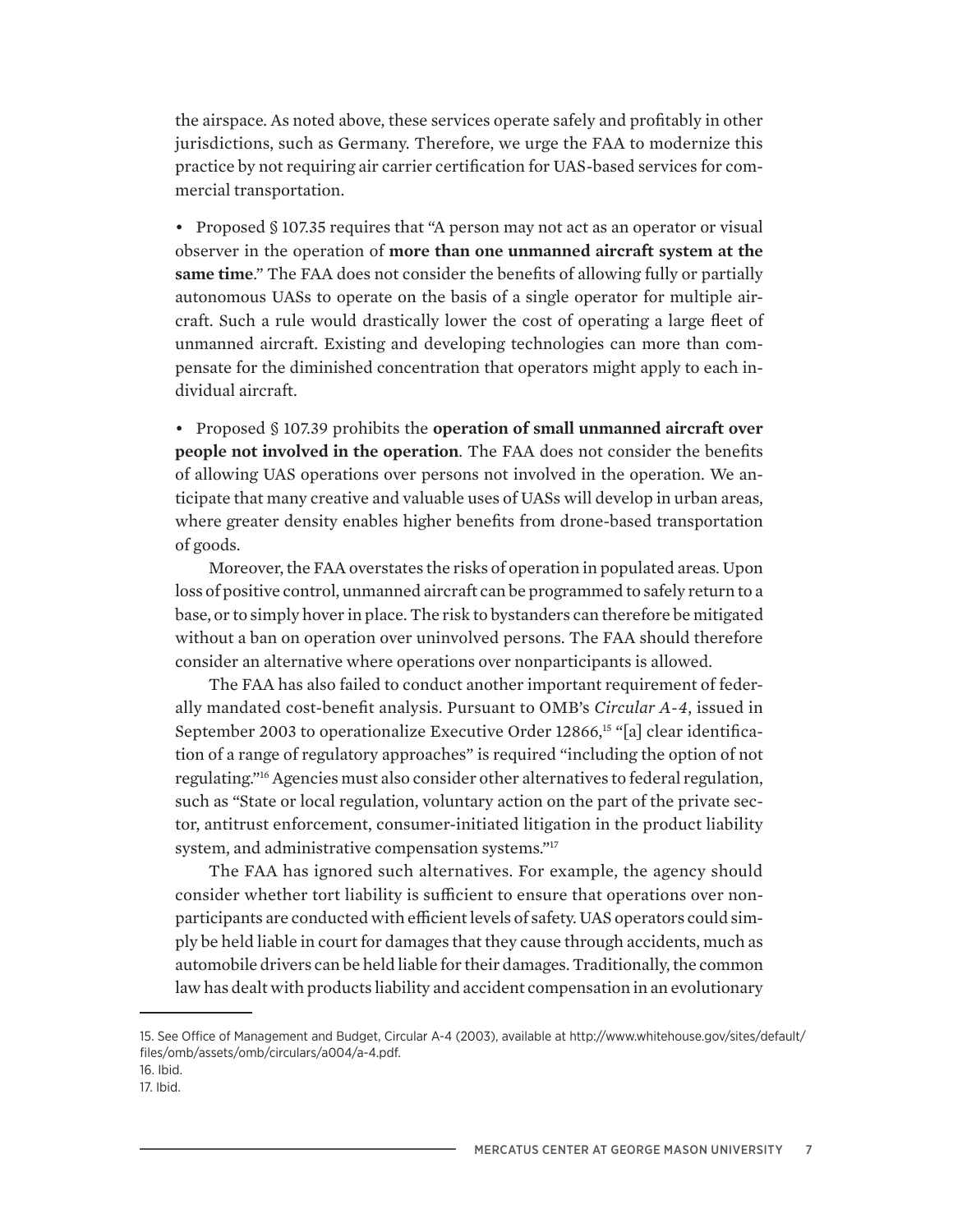way through a variety of mechanisms, including strict liability, negligence, design defects law, failure to warn, and breach of warranty.<sup>18</sup> There is no reason to think that new legal standards for UAS-related controversies cannot evolve gradually through a body of common law cases, as they have for many other technologies.19

#### OTHER MATTERS

• We support the FAA's proposed **micro UAS classification scheme**. However, we believe that it is unnecessarily conservative in some aspects. For example, under the FAA's current proposal, operation would be limited entirely to Class G airspace, more than 5 miles away from an airport. As the FAA states, this limitation "would significantly reduce the risk of collision with another aircraft" (NPRM at 58). If the FAA also allowed operation at lower altitudes in other airspaces and closer to airports, there would be minimal added risk of in-air collisions.

For example, operation below 100 feet above ground level (AGL) even 1 mile away from an airport would pose little additional risk. Assuming that aircraft use an approach slope of or greater than 1.085 degrees, this less-conservative restriction would avoid any chance of a collision. As approach slopes are usually around 3 degrees, it seems possible to safely integrate micro UASs into airspaces less than 5 miles from an airport.

In addition, the restriction on the use of automation for micro UASs, although recommended by ARC and in place in Canada, seems short-sighted. We anticipate that autonomous UASs will be safer than human-piloted UASs and that the economic benefits associated with future automated systems will be significant. Therefore, we would urge the FAA to reconsider this restriction.

- We support the Secretary's determination that small UASs should not be subject to **airworthiness certification**.
- We support the FAA's proposal not to require UAS operators to obtain a **commercial pilot certificate**. We fully agree with the statement that "requiring persons wishing to operate a small UAS to obtain a private or commercial pilot certificate imposes the cost of certification on those persons, but does not result in a

<sup>18.</sup>See John Villasenor, "Products Liability and Driverless Cars: Issues and Guiding Principles for Legislation," Brookings Institution, 2014, at 7-14, http://www.brookings.edu/research/papers/2014/04/products-liability-driverless-cars-villasenor, *archived at* http://perma.cc/UH34-9C4R.

<sup>19.</sup> John Villasenor, "Who Is at Fault When a Driverless Car Gets in an Accident?," *The Atlantic*, April 25, 2014, http:// www.theatlantic.com/business/archive/2014/04/who-is-at-fault-when-a-driverless-car-gets-in-an-accident/361250, archived at http://perma.cc/NWV9-2RWR. ("[W]hen confronted with new, often complex, questions involving products liability, courts have generally gotten things right. . . . Products liability law has been highly adaptive to the many new technologies that have emerged in recent decades, and it will be quite capable of adapting to emerging autonomous vehicle technologies as the need arises.")